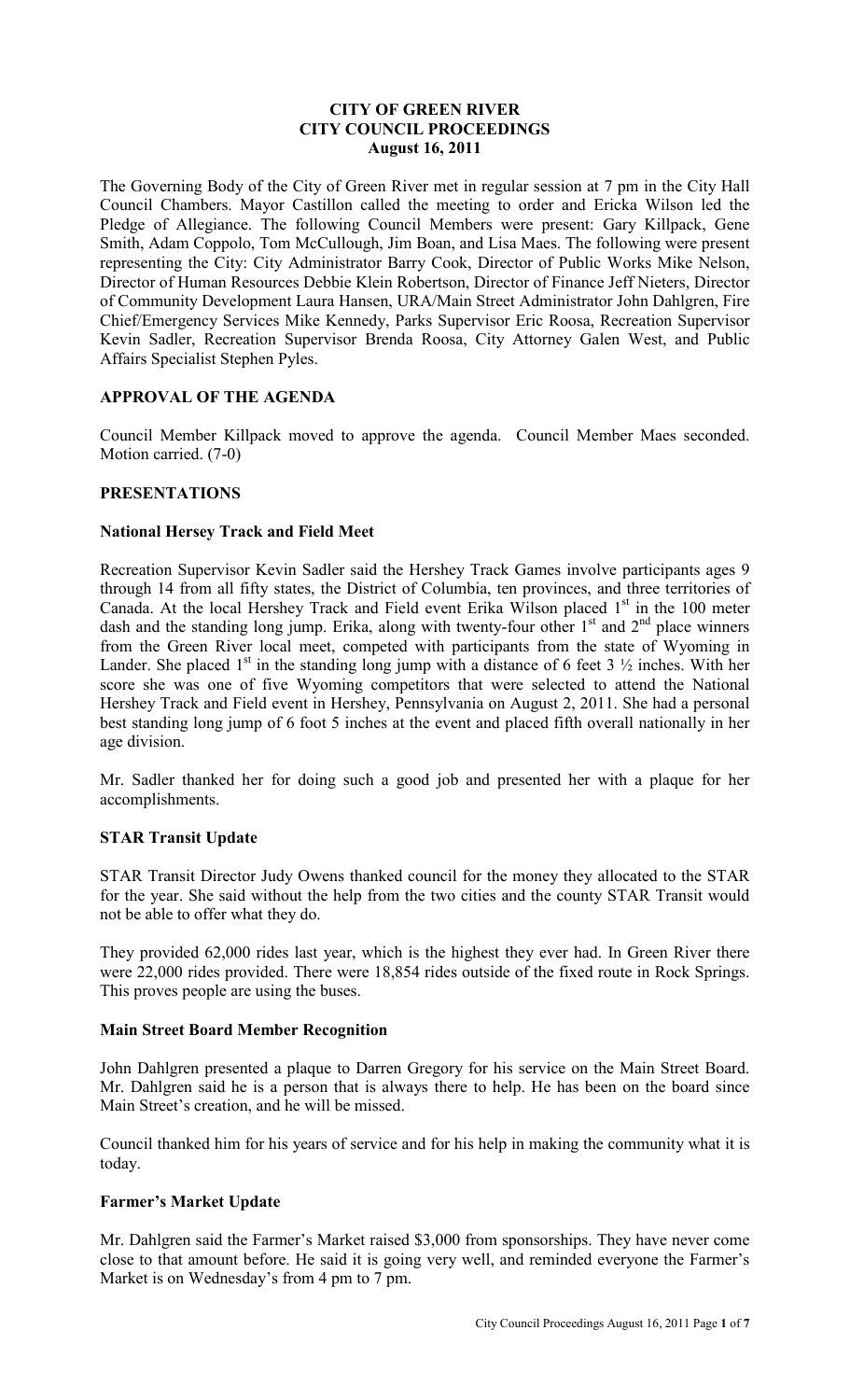# **Killdeer Wetlands Update**

Greenbelt Taskforce vice Chair Andy Seiller said they will be looking into the damage to the wetlands structure caused by the high water levels. They will know the exact amount of the damage after tomorrows review and he will be happy to come and update the council at a later meeting.

The Mayor asked how far along the project was before the high water damage occurred.

Mr. Seiller said the structure project was completed. The only thing left was to cut the supply channel into the wetland area.

## **PROCLAMATIONS**

### **Suicide Prevention Week 2011**

Jennie Melvin read the proclamation and the Mayor proclaimed September 4 through the 10, 2011 as Suicide Prevention Week in Green River and urged all citizens to raise their awareness, learn the warning signs and help prevent suicide by encouraging those at risk to seek life-saving help.

## **CITIZEN REQUESTS AND OTHER COMMUNICATIONS**

Green River Chamber of Commerce Director Janet Hartford reminded everyone about the River Festival that will take place August 19th through the 20th, 2011. Shrimp Boil tickets are still available. She thanked the council along with the departments that helped with the event.

She said the Lunch and Learn is August 17, 2011, at 12:00 pm, at Pizza Hut.

Mr. Cook introduced Patrick Ibarra who is going to be doing the city's workforce analysis.

Mr. Ibarra said he has been in city government for fifteen years. He has been hired to evaluate the workforce to see how things are working and what needs to be done to make it better. He will be at the October workshop to present recommendations.

## **RESOLUTIONS**

## **Schedule of Fees for Recreation Center**

**R11-51: A resolution for the governing body of the City of Green River, Wyoming, to approve an amendment for Resolution Number R11-32 which adopted the Schedule of Fees charged for services, products, licenses, rentals, etc. for the City of Green River, Wyoming for the fiscal year beginning July, 1, 2011 and ending June 30, 2012.** 

Council Member Smith moved to approve the resolution. Council Member Coppolo seconded.

Council Member McCullough thanked Mr. Whitfield for requesting different fees for active military personnel. The regular daily fee for an adult is \$4.50 and the daily youth fee is \$2.50. The adult monthly fee is \$30.00 and the youth monthly fee is \$20.00. The adult annual fee is \$300 and the youth annual fee is \$170. The fees for active military personnel will be at the youth level. He strongly recommended the council pass the resolution.

The Mayor wanted to clarify the meaning of active duty military.

Council Member Smith said active duty does not mean full-time. If a reserve member is called up and is on leave it applies to them too.

The Mayor said active duty means active in military or reserves. They will need to document they are active but at home on leave.

Motion carried. (7-0)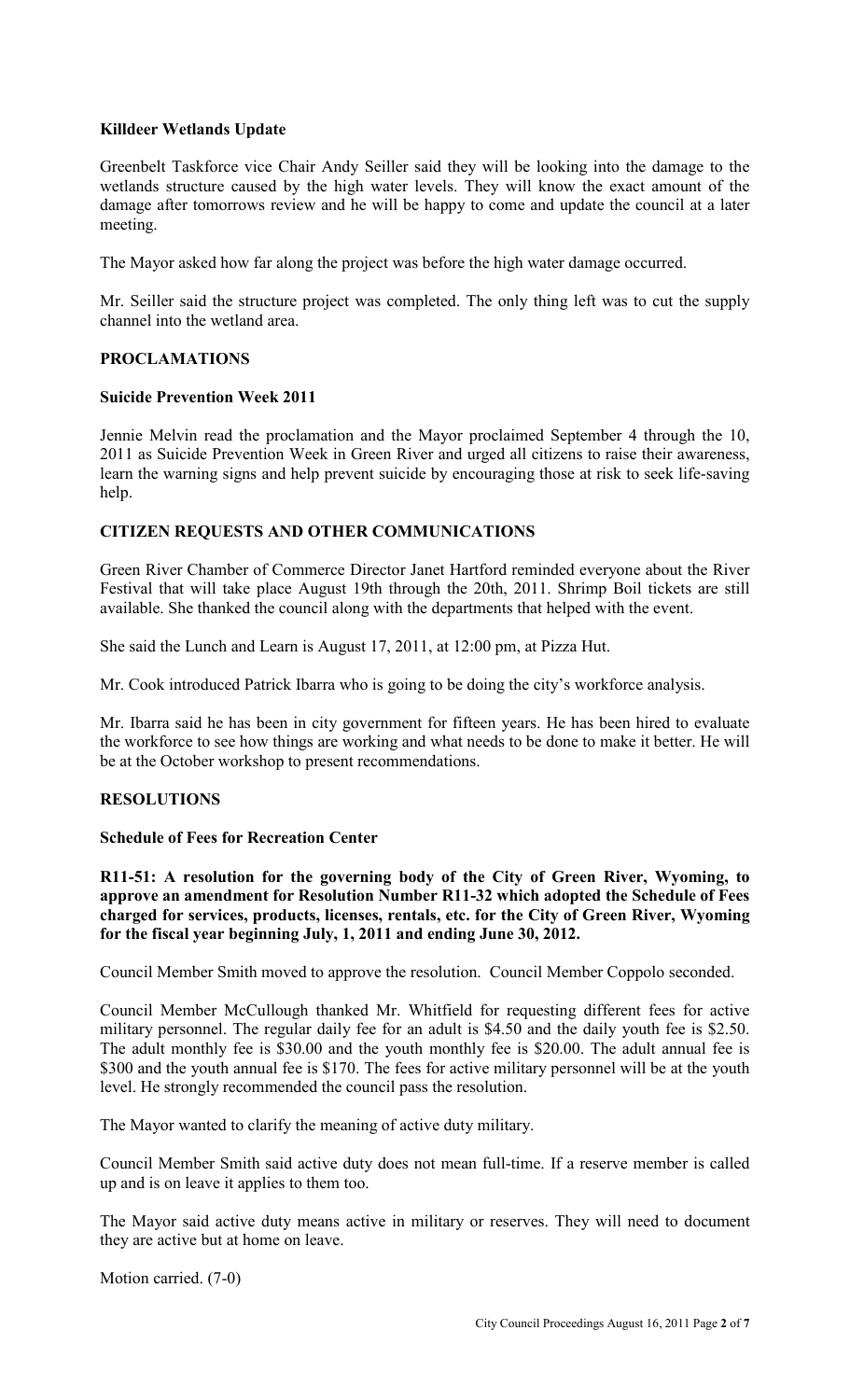# **Capital Projects Funds**

**R11-52: A resolution for the governing body of the City of Green River, Wyoming, to approve an increase in revenue budget in the Capital Projects Fund for carryover adjustments in the amount of \$925,343.** 

Council Member Killpack moved to approve the resolution. Council Member Boan seconded. Motion carried. (7-0)

### **Main Street and Urban Renewal Boards**

**R11-53: A resolution for the governing of the City of Green River, Wyoming, determining that it is in the public interest of the City to combine the Urban Renewal Agency with the Green River Main Street Program, dissolving the Green River Main Street Advisory Board, creating an Urban Renewal/Main Street Agency Board which will exercise those urban renewal powers granted by the Wyoming Urban Renewal Code, W.S.15-9-101 through 15-9-137; electing to have the Urban Renewal/Main Street Agency exercise said powers and specifying the name, appointment, and terms of office of the commissioners of the Urban Renewal/Main Street Agency.** 

Council Member Maes moved to approve the resolution. Council Member Boan seconded.

URA/Main Street Administrator John Dahlgren said they would like to combine the boards because it would combine the efforts of both boards. It will be a smaller board, it will free up some members to serve on other committees, and give statute authority to the board.

Motion carried. (7-0)

## **COUNCIL ACTION ITEMS**

#### **Bid Award for the Railroad Avenue Parking Lot Fence Materials**

Council Member Boan moved to award the bid and to authorize the purchase of wrought iron fence materials for the Railroad Avenue Parking Lot Improvements Capital Project 15-900-9211. Council Member Maes seconded.

Council Member Killpack asked if staff knew who the bid would be awarded to.

Mr. Cook said staff opened bids earlier in the day and there were two low bids. The lowest bidder was a firm from Colorado and the second low bid was a firm from Green River. In order to apply the five percent in-state preference the firm from Green River has to provide a certificate of residency. When the bid was opened it was not included, so staff is recommending the bid be awarded to the second lowest bidder subject to them being able to produce a certificate of residency. If they cannot do so the bid will be awarded to the firm in Colorado.

Council Member Smith asked where they would get the certificate if they do not have it.

Legal Counsel Galen West said from the Wyoming Department of Employment. The business is operated by a Colorado Corporation and that presents the issue.

Council Member Killpack asked if White Mountain Lumber is locally run but not locally owned.

Mr. West said he is not sure.

Council Member Killpack amended the motion as follows: award the bid to White Mountain Lumber in Green River subject to them producing a certificate of residency and if not, the bid will go to Steel Lock Corporation in Colorado. Council Member McCullough seconded. Amendment carried. (7-0)

Original motion carried (7-0)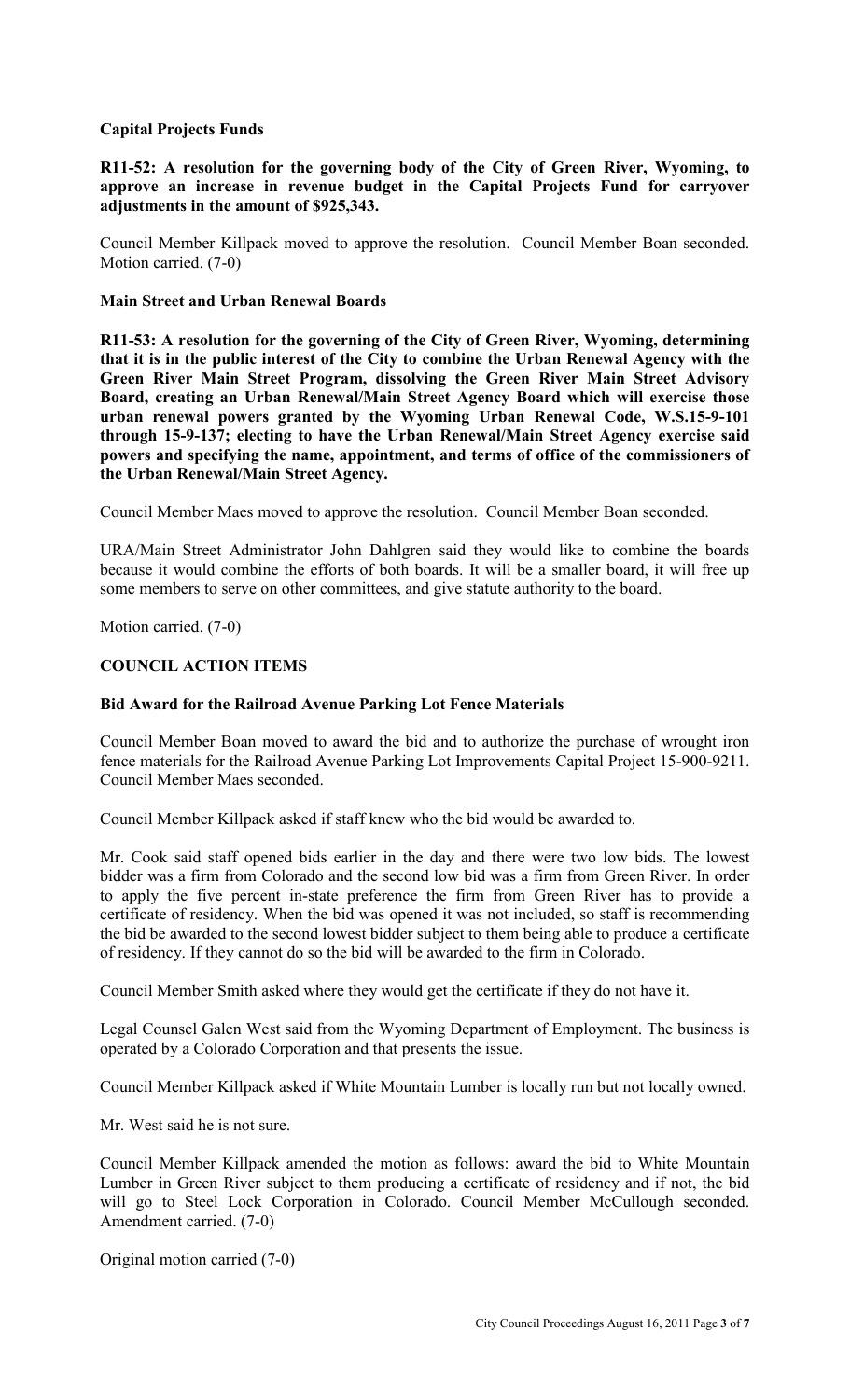*(White Mountain Lumber could not produce a Wyoming certificate of residency so the bid was awarded to Steel Lock Corporation from Colorado)* 

### **Enhanced Air Service Cooperative Agreement**

Council Member Maes moved to approve the agreement with Sweetwater County and the City of Rock Springs to enhance air service at the Rock Springs Airport in the amount not to exceed \$62,788 pending legal review. Council Member McCullough seconded.

The Mayor was told the county was not going to allocate the funding. He clarified if the county does not pass the funding, then the city would not fund them either.

Mr. Cook said this money provides enhanced air service between Rock Springs, Wyoming and Salt Lake City, Utah. The county and the two cities pay a portion of the money needed to provide the services.

Motion carried. (7-0)

## **Consensus Block Grant Funding Application**

Council Member Boan moved to approve Sweetwater County's Resolution 11-08-GR-01 for the Countywide Consensus Block Grant Funding in the amount of \$549,979. Council Member Coppolo seconded.

Council Member Smith said he had spoken with a commissioner, and he expressed some concerns with the money being given in one lump sum. The concern is that the city will pour the money into the rodeo arena and short change the shooting range. He said the city has agreed to do both projects, and if one project goes over in cost then the city has to come up with the money to complete the project. He said he is willing to split the money into two line items appropriating certain amounts each project if it would make the commissioners happy.

Council Member Killpack said he understands with this motion Green River would receive \$424,979 for facility improvements, and the town of Superior would receive \$162,772 for improvements.

Council Member Boan said as long as the city receives the \$424,979 he is fine with doing what needs to be done to assure the commissioners the projects will be done.

Motion carried. (7-0)

#### **County Wide Consensus Block Grant Memorandum of Understanding**

Council Member Killpack moved to approve the Memorandum of Understanding with the Sweetwater County Commissioners and the City of Rock Springs for the Countywide Consensus Block Grant Funding with \$424,979 going to the City of Green River for facility improvements for the rifle range and the rodeo arena. Council Member McCullough seconded.

Council Member Killpack said he does not want to have certain amounts allocated for each project because it could end up costing more at the expense to the city, and if it costs less, the city will have to return the money. He feels the city is better off with one block amount.

Council Member McCullough said the city is saying they will use the money to do both projects and how that is done is completely up to the city.

The Mayor said he does not want to get locked into a number. There was an agreement made that the \$424,979 would be distributed to the city. There were no amounts agreed upon on how the city would distribute the money for the two projects.

Council Member Boan asked if the county commissioners do not agree to the amount of \$424,979 where does that leave the grant.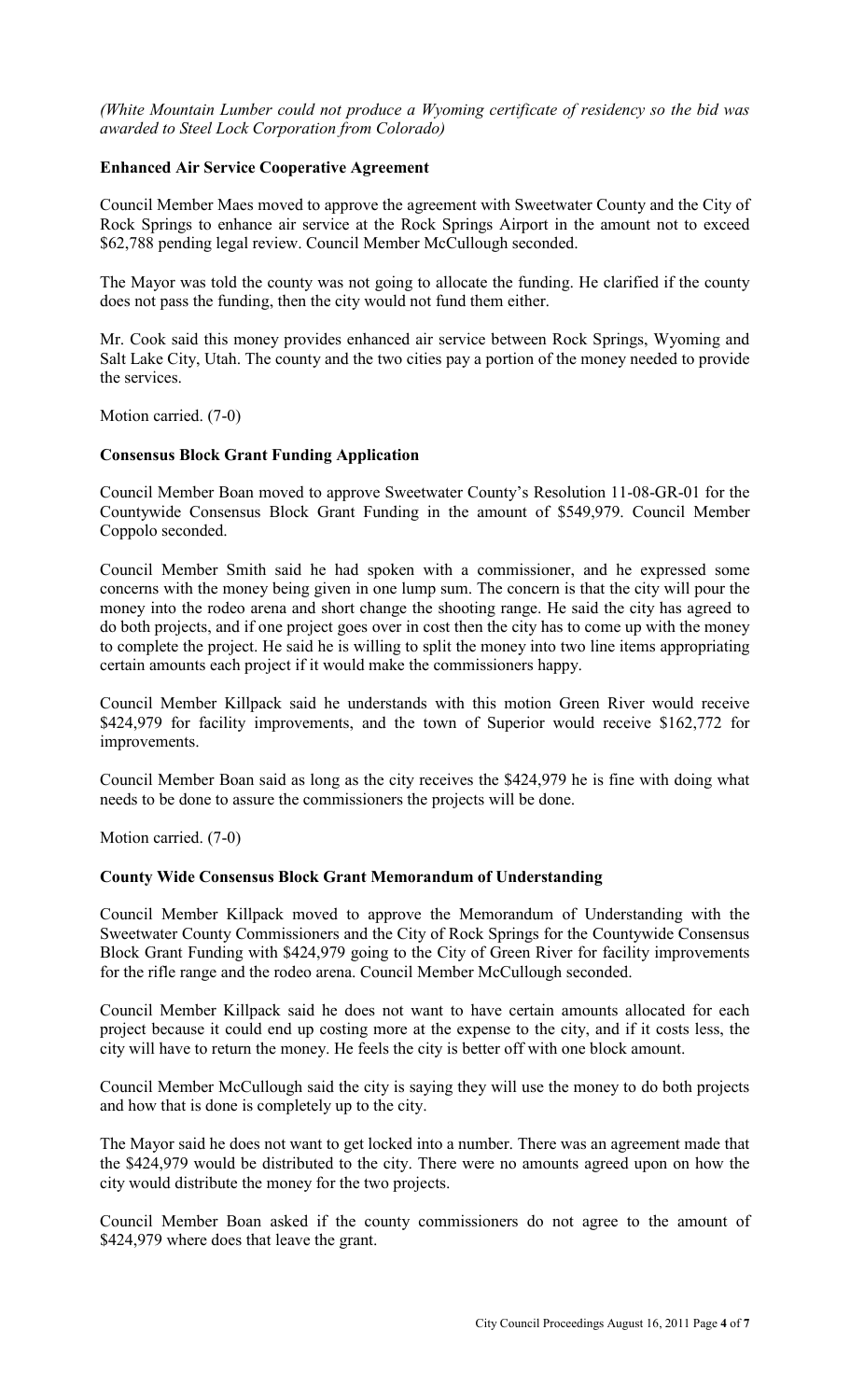The Mayor said the two cities and the county need to agree with the distribution of the money or it will not go forward. He said Green River has supported the National High School Rodeo Finals since it was announced that Sweetwater County would be hosting them.

Rock Springs has the same motion with a different amount. He was told the Rock Springs council was planning to table their motion because they do not agree with the changes the county made. He was told that Mayor Demshar supports the \$424,979 for Green River.

The Mayor said Sweetwater County and the City of Rock Springs would receive around \$1.5 million for their projects. The total cost for the project is \$3.7 million. The agreement states if the city is short on a project then they will come up with the money needed to complete the project, but if there is money left over the city will return it.

Council Member Coppolo said all the county needs to hear is the city will complete both projects. This is a big event for all entities and we all want it to go forward.

Council Member Smith said he understands everyone wants the projects and the funding to move forward. The grant deadline is approaching and everyone needs for it to go through in order to start on the projects that need to be done for the event to take place.

Motion carried. (7-0)

# **CONSENT AGENDA**

Council Member Coppolo moved to approve the following consent agenda items. Council Member Smith seconded. Motion carried. (7-0)

- Malt Beverage Permits from the Green River Chamber of Commerce, for the 2011 River Festival on Friday, August 19, 2011 from 5 pm to midnight, and on Saturday, August 20, 2011, from 11 am to 5 pm, at Evers Park
- Request for city assistance with the 2011 River Festival from the Green River Chamber of Commerce on August 19 through 20, 2011
- Purchase Agreement with the Green River Community Chest and Barbara Kobylinska for the "Sprouting Bud" sculpture in the amount of \$4,000
- Purchase agreement with Lani Andrews for the "Bugged" sculpture in the amount of \$640
- Maintenance agreements with the Otis Elevator Company for the elevators located at City Hall and the Green River Recreation Center and authorization for the Mayor to sign the addendums to contracts SH 60002 and SH 08922V, the governing body hereby finding that the commitment of Otis Elevator Company to provide the maintenance services specified for the term of years specified (September 1, 2011 to August 31, 2016) has been determined to constitute a significant benefit and advantage to the City and the public, in that such services are not readily or economically available to the city in the absence of an extended term contract, in the amount of \$7,558.49 annually for the two service maintenance contracts
- Performance licensing agreement with Society of European Stage Authors and Composers (SESAC) Performance License for Municipalities in the pro-rated amount of \$148 for 2011 and \$296 for each year thereafter
- Authorization for Kayli Westling to remove a washer drum and stool from the landfill
- Renewal agreement with Hill's Pet Nutrition, Inc. for food products for the Animal Shelter
- Minutes for: July 26, 2011 Round Table; August 2, 2011 Council
- Financial Reports and Payment of Bills: Prepaid Invoices  $= $106,799.23$  Outstanding Invoices  $= $964,388.59$ Pre-authorization Payments =  $$756,000.00$  Payroll Expenditures =  $$391.433.66$

## **CITY ADMINISTRATOR'S REPORT**

Mr. Cook said based on the correspondence he had received, he asked Plan One Architects to move forward with putting the Municipal Court in the new Police Building.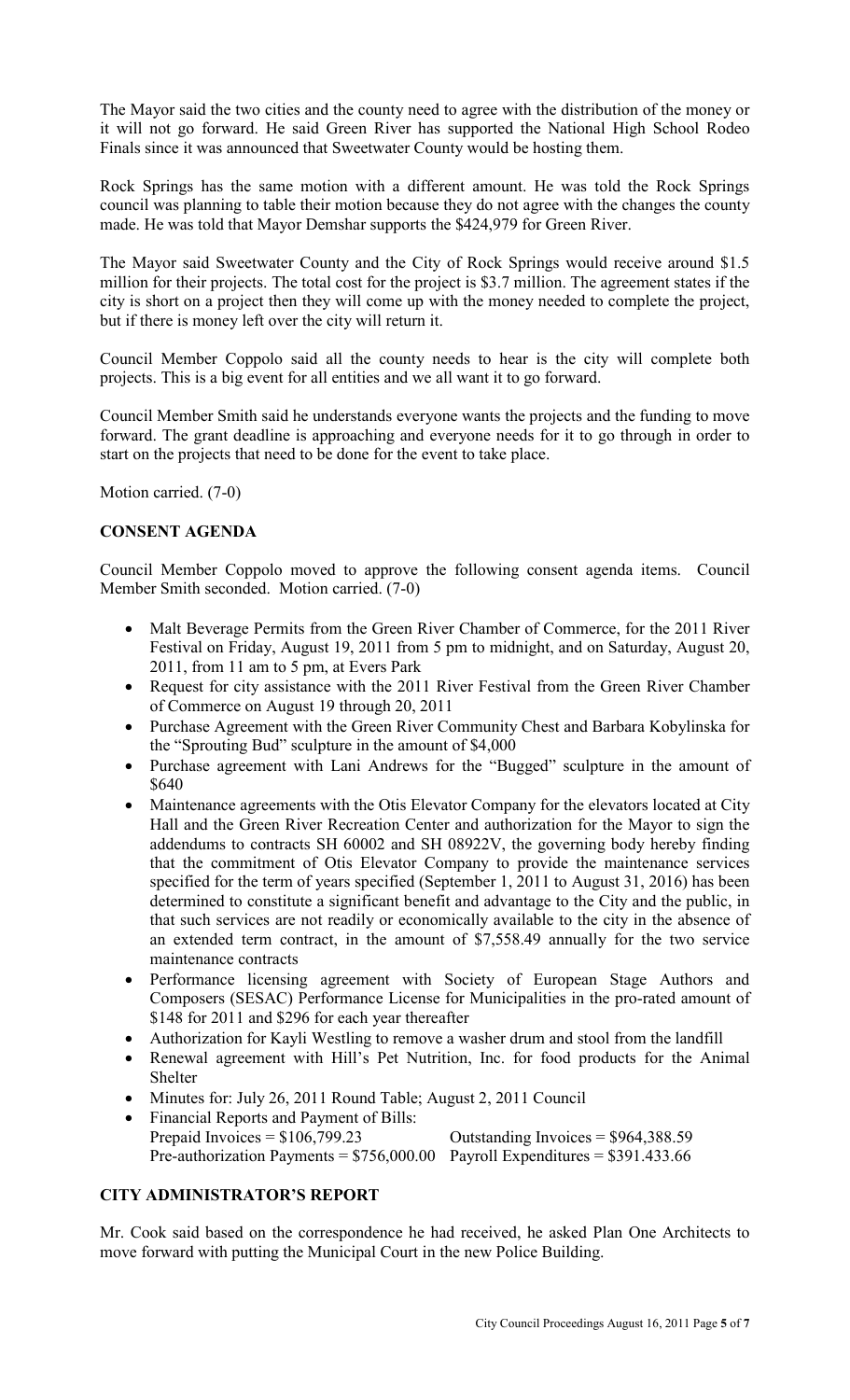He said staff is currently researching the drug testing policy in other cities and towns in Wyoming and he will provide a report to council on this issue.

He said the RFP draft for the impact fee analysis is complete and he will be working with the Community Development Department to create a time line to get the fees in place by the end of the year.

The vehicle committee has met and they have identified vehicles, based on the allocation that will need to be replaced as listed on the criteria.

He requested a special workshop meeting on August 30, 2011, at 6:30 pm, to give council an update on the Tomahawk. The bids were open and they came in much higher than \$1.8 million.

Mr. Cook congratulated the Community Development Department for receiving a plaque from the owner of ATV Motorsports, Kenneth King. Mr. King thanked them for helping him and supporting him when he opened his business.

### **CITY ATTORNEY'S REPORT**

Mr. West had nothing to report.

### **MAYOR AND COUNCIL REPORTS**

Council Member Smith said he is in favor of the Tomahawk workshop. He said there was a contract that was signed by three parties to do certain things on the Tomahawk and he does not think the scope of the contract can be changed without everyone agreeing to the changes. He said this is an issue that will need to be resolved.

Council Member McCullough said he does not agree with spending more money on the Tomahawk. He would rather see the money returned if the work cannot be done at the \$1.8 million.

He reminded citizens that are planning or are in process of doing work on their homes to get a building permit.

He thanked the volunteers for putting on such a good program at the Wyoming History Day.

Council Member Coppolo had nothing to report.

Council Member Maes encouraged everyone to attend the River Festival and Art on the Green on Friday and Saturday.

Council Member Boan asked when the water system down at the corrals would be changed over to the card reading system.

Mr. Cook said within thirty days.

Council Member Boan said he does not mind the special workshop but he will not vote for any more money being put towards the Tomahawk.

Council Member Killpack said if the city is going to have a workshop on the Tomahawk, he recommends Futures be invited to attend. He is not in favor of putting more city money towards the Tomahawk.

The Mayor said he will support putting the Municipal Court in the new Police Department building.

He asked about the timeline for the Wyoming Business Council Grant.

Mr. Cook said staff did an amendment for a year extension and it was approved.